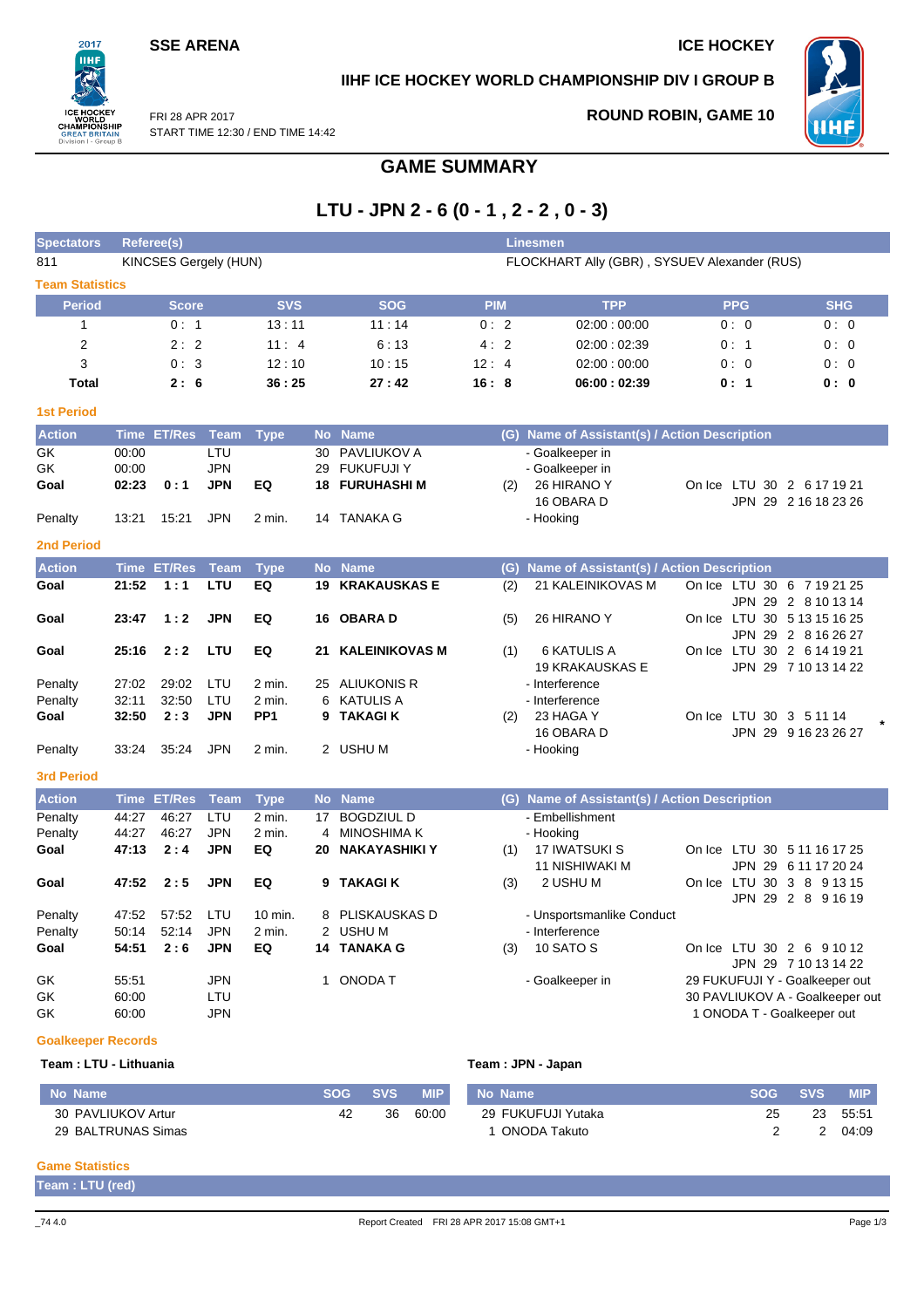**SSE ARENA ICE HOCKEY** 



# **IIHF ICE HOCKEY WORLD CHAMPIONSHIP DIV I GROUP B**



FRI 28 APR 2017 START TIME 12:30 / END TIME 14:42

### **ROUND ROBIN, GAME 10**

|               | <b>Head Coach: HAAKE Bernd</b> |          |             |             |                |                |                |          |       |                |                | <b>Shots on Goal</b> |           |                |             |
|---------------|--------------------------------|----------|-------------|-------------|----------------|----------------|----------------|----------|-------|----------------|----------------|----------------------|-----------|----------------|-------------|
| <b>No Pos</b> | <b>Name</b>                    | G        | A           | P           | <b>PIM</b>     | $FO+$          | FO-            | $FO+/-$  | FO%   |                | $\overline{2}$ | 3                    | <b>OT</b> | <b>TS</b>      | $+/-$       |
| 3D            | KIERAS Mindaugas +C (BP)       | 0        | $\Omega$    | 0           | 0              | $\Omega$       | 0              | 0        | 0.00  | 0              | $\Omega$       | $\Omega$             |           | $\Omega$       | $-1$        |
| 4 D           | <b>CYPAS Domantas</b>          |          | $\Omega$    | 0           | $\Omega$       | $\Omega$       | $\Omega$       | $\Omega$ | 0.00  | 0              | $\Omega$       | 0                    |           | $\Omega$       | 0           |
| F<br>8        | PLISKAUSKAS Darius +A          | 0        | $\Omega$    | $\Omega$    | 10             | $\Omega$       | 1              | $-1$     | 0.00  | 3              | $\Omega$       | 0                    |           | 3              | $-1$        |
| 13 F          | <b>CIZAS Ugnius</b>            | 0        | 0           | $\mathbf 0$ | 0              | 4              | 12             | -8       | 25.00 | 0              | 0              |                      |           |                | $-2$        |
| 15 F          | BOSAS Arnoldas +A              | 0        | $\mathbf 0$ | $\mathbf 0$ | $\Omega$       | $\Omega$       | $\mathbf 0$    | $\Omega$ | 0.00  | $\mathbf 0$    | $\Omega$       | 3                    |           | 3              | $-2$        |
| 2 D           | <b>JASINEVICIUS Jaunius</b>    | 0        | 0           | 0           | 0              | 0              | 0              | 0        | 0.00  | 0              |                |                      |           | 2              | $-1$        |
| 6 D           | <b>KATULIS Arturas</b>         | 0        |             | 1           | $\overline{2}$ | $\Omega$       | $\mathbf 0$    | $\Omega$ | 0.00  | $\overline{2}$ | $\Omega$       | $\Omega$             |           | $\overline{2}$ | 0           |
| 11 F          | <b>RULEVICIUS Pijus</b>        | 0        | 0           | 0           | 0              | $\Omega$       |                | $-1$     | 0.00  | 1              | $\Omega$       | 0                    |           |                | $-1$        |
| 16 F          | <b>GINTAUTAS Paulius</b>       | 0        | $\mathbf 0$ | $\mathbf 0$ | 0              | 0              | 0              | $\Omega$ | 0.00  | $\mathbf{1}$   |                | 0                    |           | 2              | $-2$        |
| 17 F          | <b>BOGDZIUL Daniel</b>         | 0        | $\Omega$    | $\mathbf 0$ | $\overline{2}$ | 8              | 8              | $\Omega$ | 50.00 | 0              | -1             |                      |           | $\overline{2}$ | $-2$        |
| 5 D           | PROTCENKO Edgar                | 0        | 0           | 0           | 0              | 0              | 0              | 0        | 0.00  | 0              | 0              | $\Omega$             |           | 0              | $-2$        |
| 7 F           | <b>CETVERTAK IIja</b>          |          | $\mathbf 0$ | $\mathbf 0$ | 0              | 5              | $\overline{7}$ | $-2$     | 41.67 | $\mathbf 0$    | $\mathbf 0$    | $\Omega$             |           | $\mathbf 0$    | $+1$        |
| 19 F          | <b>KRAKAUSKAS Emilijus</b>     |          |             | 2           | 0              | $\overline{2}$ |                |          | 66.67 | 0              | $\overline{2}$ |                      |           | 3              | $+1$        |
| 21 F          | <b>KALEINIKOVAS Mark</b>       |          |             | 2           | $\mathbf 0$    | $\Omega$       | $\Omega$       | $\Omega$ | 0.00  | 0              |                | $\Omega$             |           |                | $+1$        |
| 25 D          | <b>ALIUKONIS Rolandas</b>      | 0        | $\mathbf 0$ | $\mathbf 0$ | $\overline{2}$ | 0              | $\mathbf 0$    | $\Omega$ | 0.00  | 3              | $\mathbf 0$    | $\Omega$             |           | 3              | $-1$        |
| 9 F           | <b>FISCEVAS Aimas</b>          | 0        | 0           | 0           | 0              | 5              | $\overline{2}$ | 3        | 71.43 | 0              | 0              |                      |           |                | $-2$        |
| 10 F          | <b>BENDZIUS Aivaras</b>        | 0        | 0           | 0           | 0              | 0              | $\Omega$       | $\Omega$ | 0.00  | $\mathbf{1}$   | 0              | 2                    |           | 3              | $-1$        |
| 12 F          | <b>VERENIS Povilas</b>         | 0        | $\Omega$    | $\Omega$    | $\mathbf 0$    | $\Omega$       | $\mathbf 0$    | 0        | 0.00  | 0              | $\Omega$       | 0                    |           | $\Omega$       | $-1$        |
| 14 F          | RYBAKOV Edgar                  | 0        | 0           | 0           | 0              | 4              | 7              | $-3$     | 36.36 | 0              | 0              | 0                    |           | 0              | $+1$        |
| 18 D          | <b>JONUSKA Lukas</b>           | $\Omega$ | $\mathbf 0$ | $\mathbf 0$ | 0              | 0              | 0              | 0        | 0.00  | 0              | $\mathbf 0$    | $\mathbf 0$          |           | 0              | $\mathbf 0$ |
| 29 GK         | <b>BALTRUNAS Simas</b>         | 0        | 0           | 0           | 0              |                |                |          |       | 0              | 0              | 0                    |           | 0              |             |
| 30 GK         | PAVLIUKOV Artur                | 0        | $\mathbf 0$ | 0           | 0              |                |                |          |       | 0              | 0              | 0                    |           | 0              |             |

### **Total 2 3 5 16 28 39 -11 41.79 11 6 10 27**

**Team : JPN (white)**

| <b>Team: JPN (white)</b> |                             |          |             |             |                |       |          |          |        |                |                |          |           |           |       |
|--------------------------|-----------------------------|----------|-------------|-------------|----------------|-------|----------|----------|--------|----------------|----------------|----------|-----------|-----------|-------|
|                          | Head Coach: SUZUKI Takahito |          |             |             |                |       |          |          |        |                | Shots on Goal  |          |           |           |       |
| <b>No Pos</b>            | <b>Name</b>                 | G        | A           | P           | <b>PIM</b>     | $FO+$ | FO-      | $FO+/-$  | FO%    |                | $\overline{2}$ | 3        | <b>OT</b> | <b>TS</b> | $+/-$ |
| 4 D                      | MINOSHIMA Keigo             | 0        | $\Omega$    | 0           | 2              | 0     | 0        | 0        | 0.00   | 0              | $\Omega$       | 0        |           | 0         | 0     |
| 16 F                     | <b>OBARA Daisuke (BP)</b>   |          | 2           | 3           | 0              | 10    | 5        | 5        | 66.67  | 0              |                | 0        |           | 1         | $+3$  |
| 23 D                     | HAGA Yosuke +A              | 0        |             |             | 0              | 0     | 0        | 0        | 0.00   | 0              |                |          |           | 2         | $+1$  |
| 26 F                     | <b>HIRANO Yushiroh</b>      | 0        | 2           | 2           | 0              | 0     |          | -1       | 0.00   | $\overline{c}$ | 0              |          |           | 3         | $+2$  |
| 27 F                     | <b>UENO Hiroki</b>          | $\Omega$ | $\Omega$    | $\Omega$    | $\Omega$       | 0     | 0        | $\Omega$ | 0.00   | $\overline{2}$ |                | $\Omega$ |           | 3         | $+1$  |
| 2 D                      | USHU Mei +A                 | 0        |             | 1           | 4              | 0     | 0        | 0        | 0.00   | 0              | 0              | 2        |           | 2         | $+2$  |
| 8 D                      | <b>SATO Hiroto</b>          | 0        | $\mathbf 0$ | $\mathbf 0$ | $\mathbf 0$    | 0     | 0        | 0        | 0.00   | 1              |                | 0        |           | 2         | $+1$  |
| F<br>9                   | <b>TAKAGI Kenta</b>         | 2        | 0           | 2           | 0              |       |          | 0        | 50.00  | 0              |                | 3        |           | 4         | $+1$  |
| 18 F                     | <b>FURUHASHI Makuru</b>     |          | 0           |             | 0              | 0     | 2        | $-2$     | 0.00   | 2              |                | 2        |           | 5         | $+1$  |
| 19 F                     | NAKAJIMA Shogo              | 0        | 0           | $\mathbf 0$ | $\Omega$       | 9     | 6        | 3        | 60.00  | 1              | 0              | 0        |           | 1         | $+1$  |
| 7 D                      | <b>HASHIMOTO Ryo</b>        | 0        | 0           | $\mathbf 0$ | 0              | 0     | 0        | 0        | 0.00   | 0              | 0              | 0        |           | 0         | 0     |
| 10 F                     | SATO Sho                    | 0        |             | 1           | 0              | 0     | 0        | 0        | 0.00   | 1              | 2              | 0        |           | 3         | $-1$  |
| 13 F                     | <b>TERAO Yuri</b>           | 0        | 0           | 0           | 0              | 0     | 0        | 0        | 0.00   | 0              | $\mathbf 0$    | 0        |           | 0         | $-1$  |
| 14 F                     | TANAKA Go +C                |          | 0           |             | $\overline{2}$ | 8     | 9        | -1       | 47.06  | 1              | 3              |          |           | 5         | $-1$  |
| 22 D                     | <b>KUMAGAI Goshi</b>        | 0        | 0           | $\mathbf 0$ | $\Omega$       | 0     | 0        | $\Omega$ | 0.00   | 0              | 0              | 0        |           | 0         | 0     |
| 6 D                      | YAMADA Kotaro               | 0        | 0           | 0           | 0              | 0     | 0        | 0        | 0.00   | 0              | 1              | 0        |           | 1         | $+1$  |
| 11 F                     | NISHIWAKI Masahito          | 0        |             |             | $\Omega$       | 0     | 0        | 0        | 0.00   | 2              | 0              | 0        |           | 2         | $+1$  |
| F<br>17                  | <b>IWATSUKI Shogo</b>       | 0        |             |             | 0              | 10    | 4        | 6        | 71.43  | 0              | 0              | 0        |           | 0         | $+1$  |
| 20 F                     | NAKAYASHIKI Yushi           | 1        | 0           |             | 0              | 1     | 0        | 1        | 100.00 | 0              | 1              | 4        |           | 5         | $+1$  |
| 24 D                     | KOIZUMI Kazunari            | 0        | 0           | $\mathbf 0$ | $\Omega$       | 0     | $\Omega$ | 0        | 0.00   | $\overline{2}$ | $\mathbf 0$    | 1        |           | 3         | $+1$  |
| 1 GK                     | <b>ONODA Takuto</b>         | 0        | 0           | 0           | 0              |       |          |          |        | 0              | 0              | 0        |           | 0         |       |
| 29 GK                    | FUKUFUJI Yutaka             | 0        | 0           | $\Omega$    | 0              |       |          |          |        | 0              | 0              | 0        |           | 0         |       |
| Total                    |                             | 6        | 9           | 15          | 8              | 39    | 28       | 11       | 58.21  | 14             | 13             | 15       |           | 42        |       |